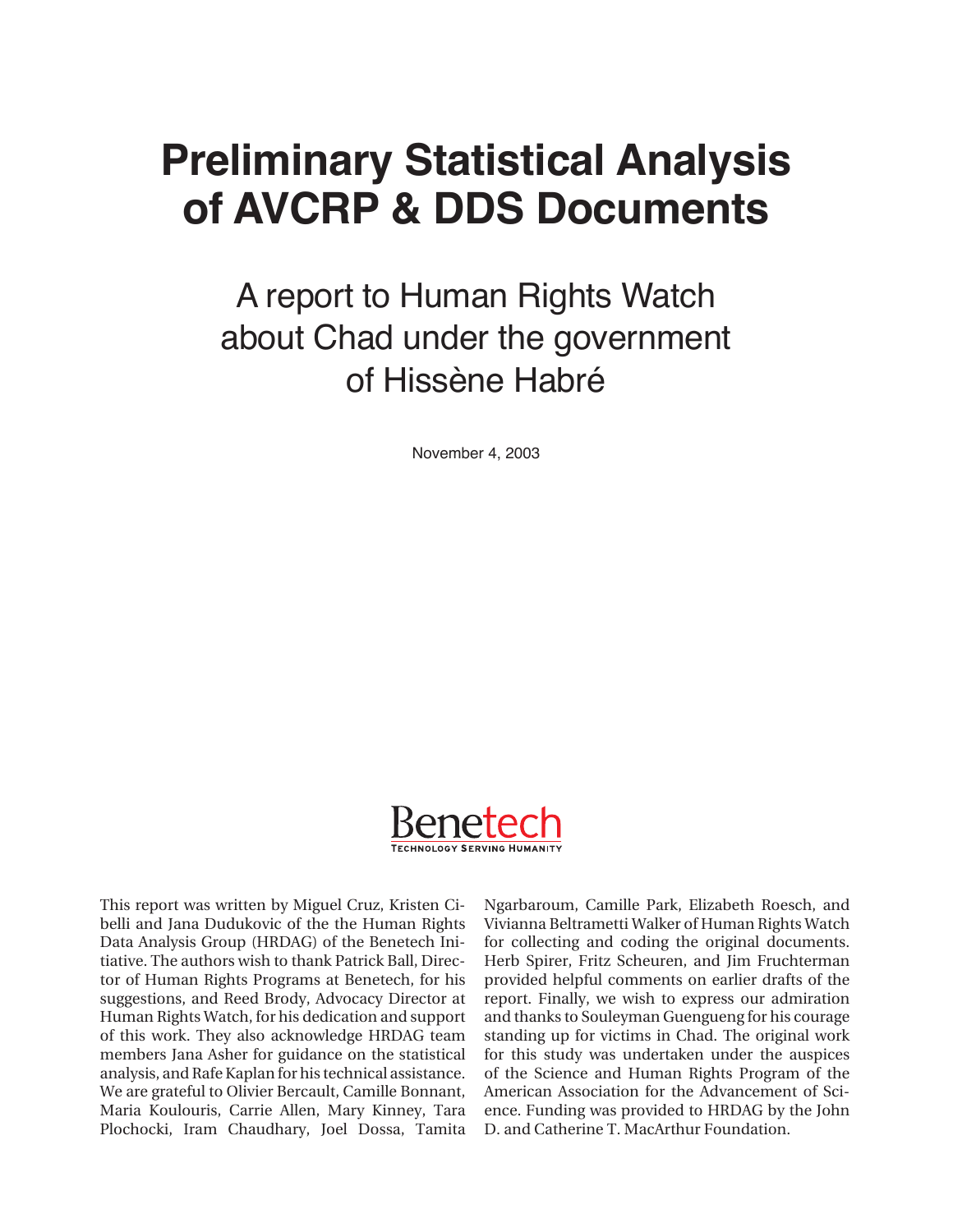The materials contained herein represent the opinions of the authors and editors and should not be construed to be the view of the Benetech Initiative, any of Benetech's constituent projects, the Benetech Board of Directors or the donors to Benetech.

Copyright © 2003 by The Benetech Initiative 480 S. California Ave., Suite 201 Palo Alto, CA 94306-1609

Certain rights are granted under the Creative Commons "Attribution-NonCommercial-ShareAlike" license, available on the web at:

http://creativecommons.org/licenses/by-nc-sa/ 1.0/legalcode

The license terms are summarized here:

Attribution: The licensor permits others to copy, distribute, display, and perform the work. In return, licensees must give the original author credit.

Noncommercial: The licensor permits others to copy, distribute, display, and perform the work. In return, licensees may not use the work for commercial purposes — unless they get the licensor's permission.

Share Alike: The licensor permits others to distribute derivative works only under a license identical to the one that governs the licensor's work.

### **Contact Information**

The Benetech Initiative tel: +1 650-475-5440 fax: +1 650-475-1066 Email: info@benetech.org Web: http://www.benetech.org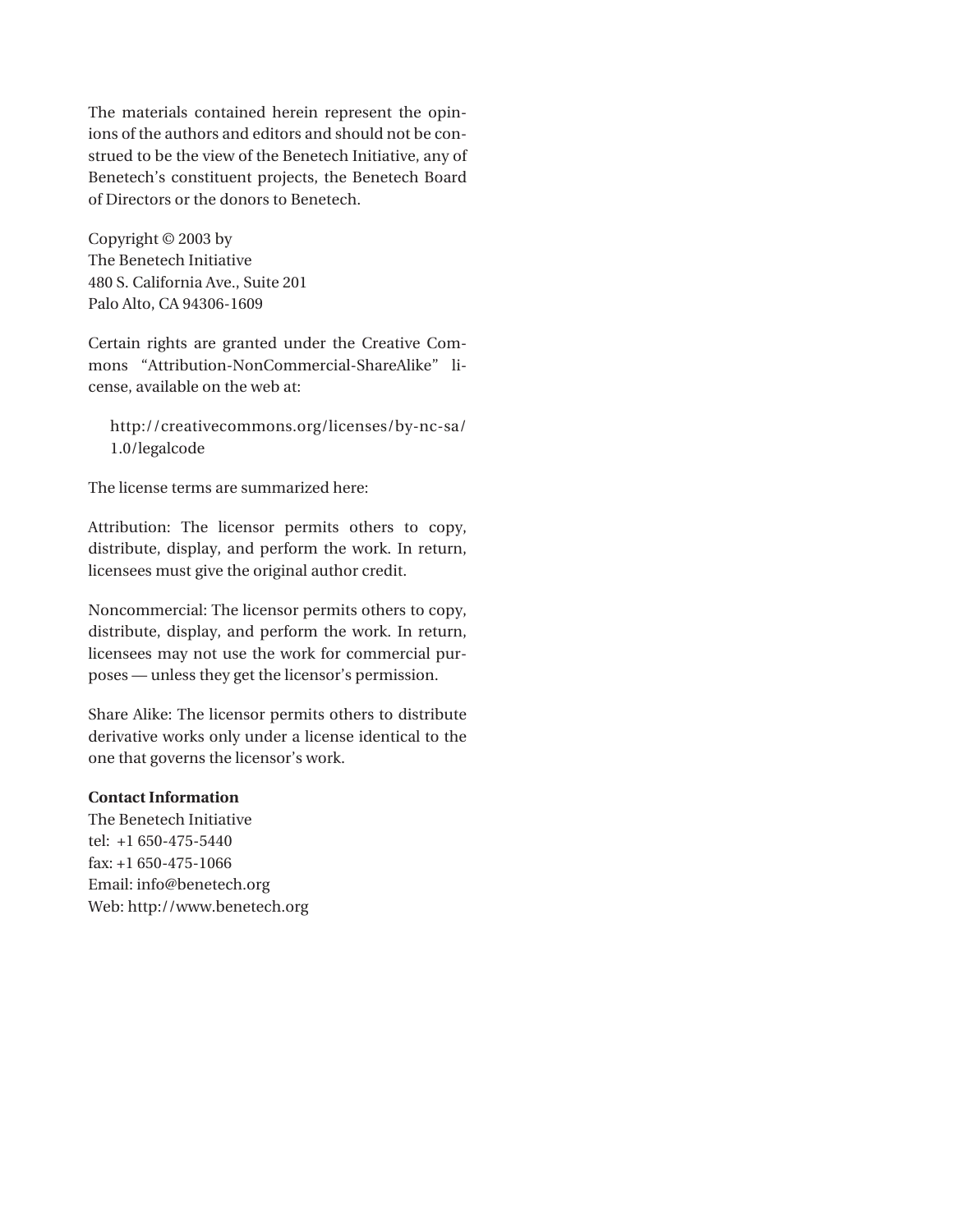## **Introduction**

Hissène Habré's rule over the former French colony of Chad from 1982 to 1990 was marked by numerous and credible allegations of systematic torture and crimes against humanity. This report is a preliminary analysis of a repository of documents uncovered by Human Rights Watch (HRW) in July 2002. The documents are official documents of Habré's secret police, La Direction de la Documentation et de la Securite (DDS) recovered from a former prison run by the DDS. The examination of these documents is

divided in two parts.

Part one considers two types of documents within the entire collection for a three year period; daily prison logs and death certificates. Analysis of these documents over time reveals a rate of mortality many times greater than the crude mortality rate in Chad, evidence of the deplorable conditions in the prisons.

The second part of the analysis of the DDS documents looks

at those documents *specifically* sent or received by Hissène Habré. These documents show that Habré had direct communication with, and command responsibility over, the DDS.

## **DDS Documents**

A room full of DDS documents was discovered by HRW at the site of a former DDS prison in N'Djamena. A database designed by HRDAG was used to cross-reference individuals and institutions cited in the documents. These documents were catalogued and entered into the database by an HRW team.<sup>1</sup>

It is unclear to what degree the discovered documents are representative of all the DDS documents that may have existed. The majority

of the 2,745 DDS documents in the HRW database date from 1986, but this does not necessarily mean that the majority of DDS activity occurred during this time.

In fact, an alternative source of data for the same period shows a different pattern. A human rights group founded by former prisoners, the Chadian Association of Victims of Political Repression and Crime (AVCRP), gathered testimony from hundreds of former prisoners of the DDS, widows, and orphans. According to the AVCRP data, 1987 and 1989 were the most intense years.



Figure 1 shows a breakdown of deaths reported to the AVCRP over time.

It is likely that AVCRP data is representative of the pattern of deaths over time because those who gave testimony were arbitrarily selected and could have covered any part of the period. The DDS documents, on the other hand, only give a reliable representation of the time period that they cover.

The pattern seen in Figure 1 above is consistent with non-quantitative observations. For example, the peaks in the number of deaths coincide with Habre's alleged crackdowns on various ethnic groups that he perceived as a threat to his regime. The Hadjerai were reportedly arrested and killed in large numbers in 1987 and the Zaghawa in  $1989.<sup>2</sup>$ 

<sup>1</sup> Members of the HRDAG team have begun matching the records within the database to link records of the same individual or institution mentioned in the documents. See Future Analysis section for more details.

<sup>&</sup>lt;sup>2</sup>Please see http://web.amnesty.org/library/index/ engAFR200042001!Open, page 4, and http://www.nesl.edu/ lawrev/vol35/2/brody.pdf, page 322.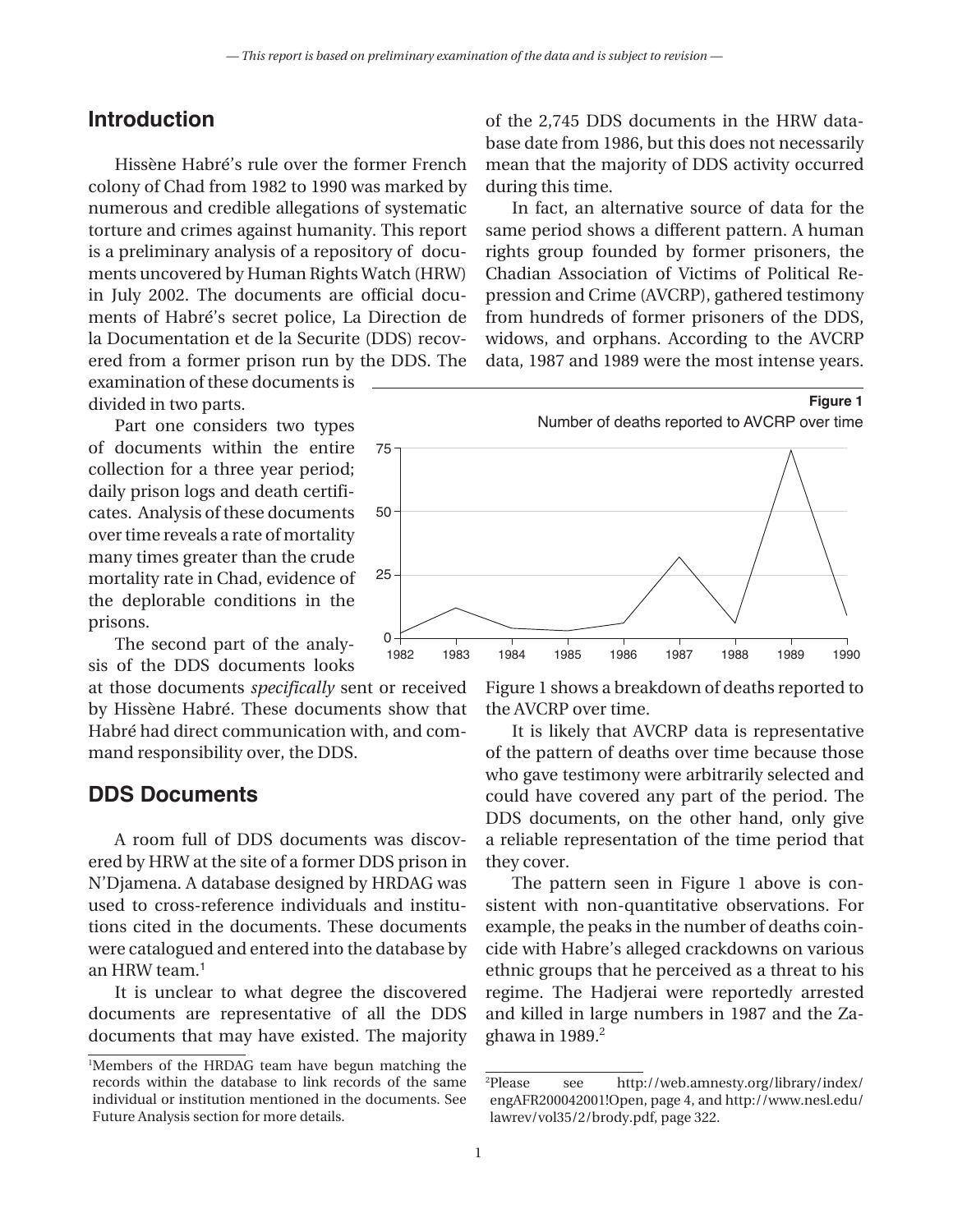#### **Figure 2**

Average number of victims in detention, by week, 1985–1987



The DDS documents are not representative over time. However, the available data suggest a picture of conditions in the prisons under Habré during a select period.

### **Mortality survey in the N'Djamena prison**

This portion of the report uses DDS daily Situation Journals and Certificates of Death<sup>3</sup> in order to calculate the rate of mortality in the prisons. The period January 1, 1985 to December 31, 1987 was selected for this analysis because 1986 had the most document coverage in the database. To contextualize the analysis, the preceding

and following year were also included (See Figure 1 in Appendix 2).

The Situation Journals logged AM and PM figures for the number of detainees in the prison population that day. The AM figures were selected as the base against which other events occurring that day would be compared. Figure 2 shows the daily average number of detainees, by week, based on information from the DDS Situation Journals for the period January 1, 1985 to December 31, 1987. The weekly average was calculated by grouping the daily reports into seven day periods beginning on January 1, 1985.<sup>4</sup>

The number of prisoners detained for most weeks from January 1985 to January 1986 is relatively stable, between 200 and 250 persons. Then on January 17, 1986,

the average number of prisoners drops to 124.<sup>5</sup> The daily average number of detained persons remains around 120 until three weeks later, on

#### **Figure 3**



March 1, when the situation changes dramatically and the prison population increases to 571. The number of prisoners is still high but begins

<sup>3</sup> Some prisoners were reported dead in multiple types of documents, so to avoid overestimating the number of dead, we decided to use only Death Certificates for the current analysis. Once the entire database has been matched across all individual records, calculations will be rerun, including all document types. Using more documents will find more deaths, thereby increasing the mortality rates presented here.

<sup>4</sup> The sum of detainees for the week was divided by the *actual* number of days for which there were reports available. Investigating the distribution of daily reporting, it was observed that repoting was not done on Sundays. See Appendix 1, Figure 2 for more information.

<sup>5</sup> Documents for this period shows that there was a mass release of detainees over a two day period. Between January 16 and 17, 1986 there were 159 prisoners documented as released. Another mass release occurred between October 24 and 25 when 82 prisoners were recorded as released.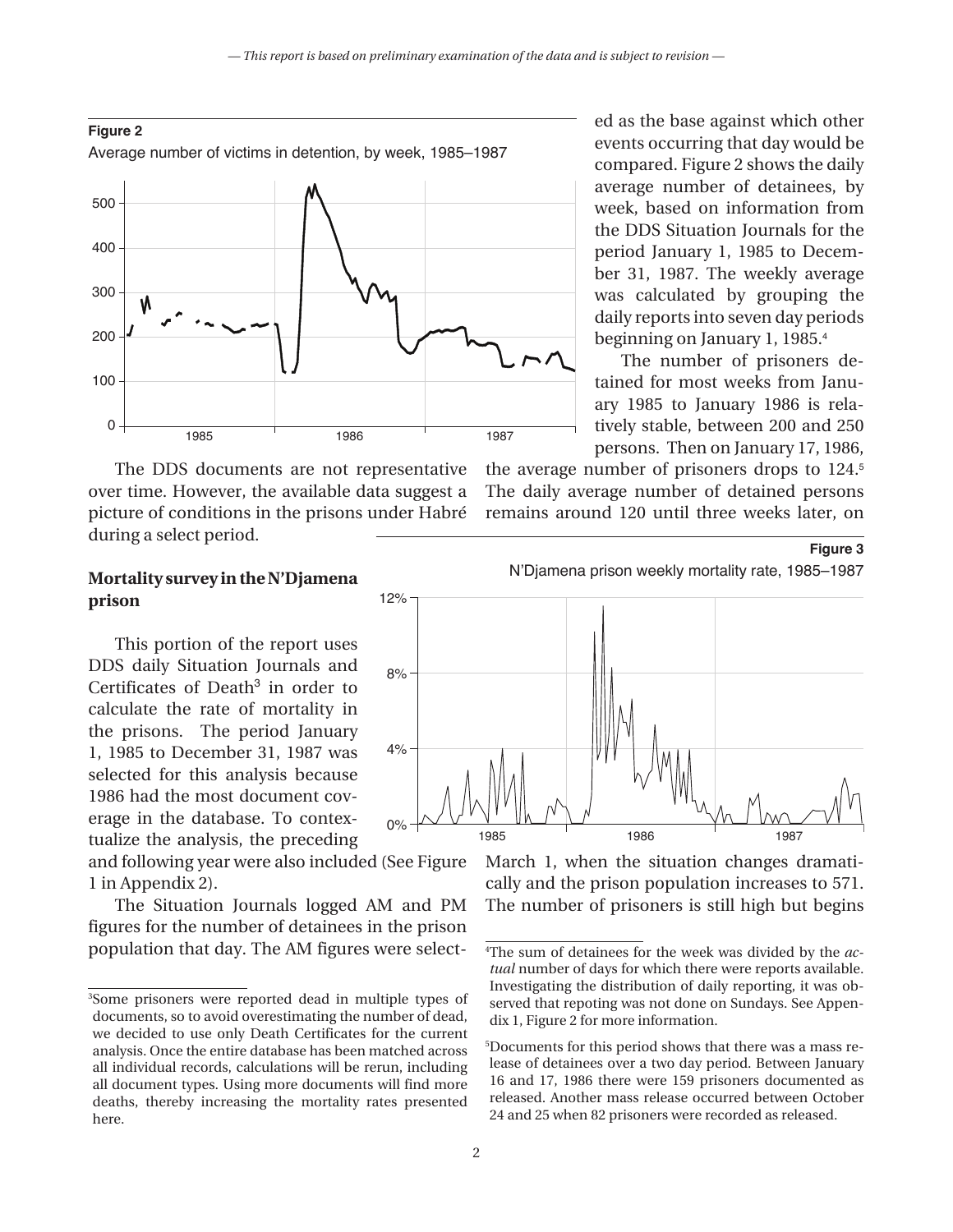to decline after March 1986 and falls back to the 1985 average level by late 1986.

Figure 3 shows the mortality rate for the same three year period of 1985–1987, based on the DDS-issued death certificates. The rate of mortality was calculated based on the same weekly groupings used for detainees from the Situation Journals. The total number of prisoners dead in detention for each week was summed and the total was divided by the average number of detainees to calculate the mortality rate. Note that for March 1986, the mortality rate peaks at nearly *12% per week.* 

#### **Figure 4**

| Year | <b>Crude mortality</b><br>per 1000 <sup>6</sup> | <b>Prison mortality</b><br>per 1000 |  |  |
|------|-------------------------------------------------|-------------------------------------|--|--|
| 1985 | 2.31                                            | 7.81                                |  |  |
| 1986 | 2.29                                            | 36.91                               |  |  |
| 1987 | 2.26                                            | 5.32                                |  |  |

Mortality Comparison 1985-1987

Figure 4 is a comparison between the annual mortality rates for the general population in Chad and the annual mortality rates for the prison population for the years 1985 to 1987. Especially notable is the difference between the mortality rates in 1986; detainees were *16 times* more likely to die than members of the general population.

Also note that the crude mortality rate in the comparison includes infant and child mortality figures which were catastophically high for Chad during this period. Annual mortality rates for Chad in this period were 144 infant deaths per 1000 births; the mortality rate for for children 0-5 years was 248 deaths per 1000 births.<sup>7</sup>

The prison mortality rates presented here are *minimum* figures. Additional research into the data are being done which will most likely increase the actual prison mortality rates. Additional DDS document types that reported death

will be reviewed, as well as records from other human rights projects that documented deaths. Further exploration of available census data will also be undertaken. We expect that the calculated prison mortality rates will be significantly higher than the general adult male population when the final report is issued.

It is extraordinary to note that even as the number of prisoners *increased* five-fold, the prison population suffered a near 12% mortality rate. It is likely that prison over-crowding, combined with a lack of food, water and medical treatment led to this high rate of mortality.

#### **Hissène Habré in the DDS Documents**

The DDS documents were classified and coded by HRW before they were entered into the database. The documents were broken down into three major categories — General, Specific, and Other Sources — and then sub-divided further within these categories. Appendix 2 describes the document classification and the number of documents in the database under each type.

The table in Appendix 2 shows that the DDS documents discovered by HRW were predominantly internal documents originating from within the DDS. Over 378 (15%) of these 2,488 documents were specifically addressed to Habré from the DDS. 257 (9%) of the discovered DDS

> DDS documents addressed specifically to Habré 1982–1990

**Figure 5**

| Year | Number of<br><b>DDS</b> documents | Percent of<br>annual total |
|------|-----------------------------------|----------------------------|
| 1982 | 0                                 | 0.00                       |
| 1983 | 6                                 | 3.00                       |
| 1984 | 4                                 | 2.22                       |
| 1985 | 19                                | 7.09                       |
| 1986 | 4                                 | 0.69                       |
| 1987 | 8                                 | 1.75                       |
| 1988 | 83                                | 29.12                      |
| 1989 | 171                               | 60.00                      |
| 1990 | 83                                | 60.58                      |

<sup>6</sup> Chadian census figures were obtained from the U.S. Census Bureau International Program (see http://www.census.gov/ cgi-bin/ipd/idbsprd).

<sup>7</sup> This data comes from the United Nations: National Population Policies, 2001.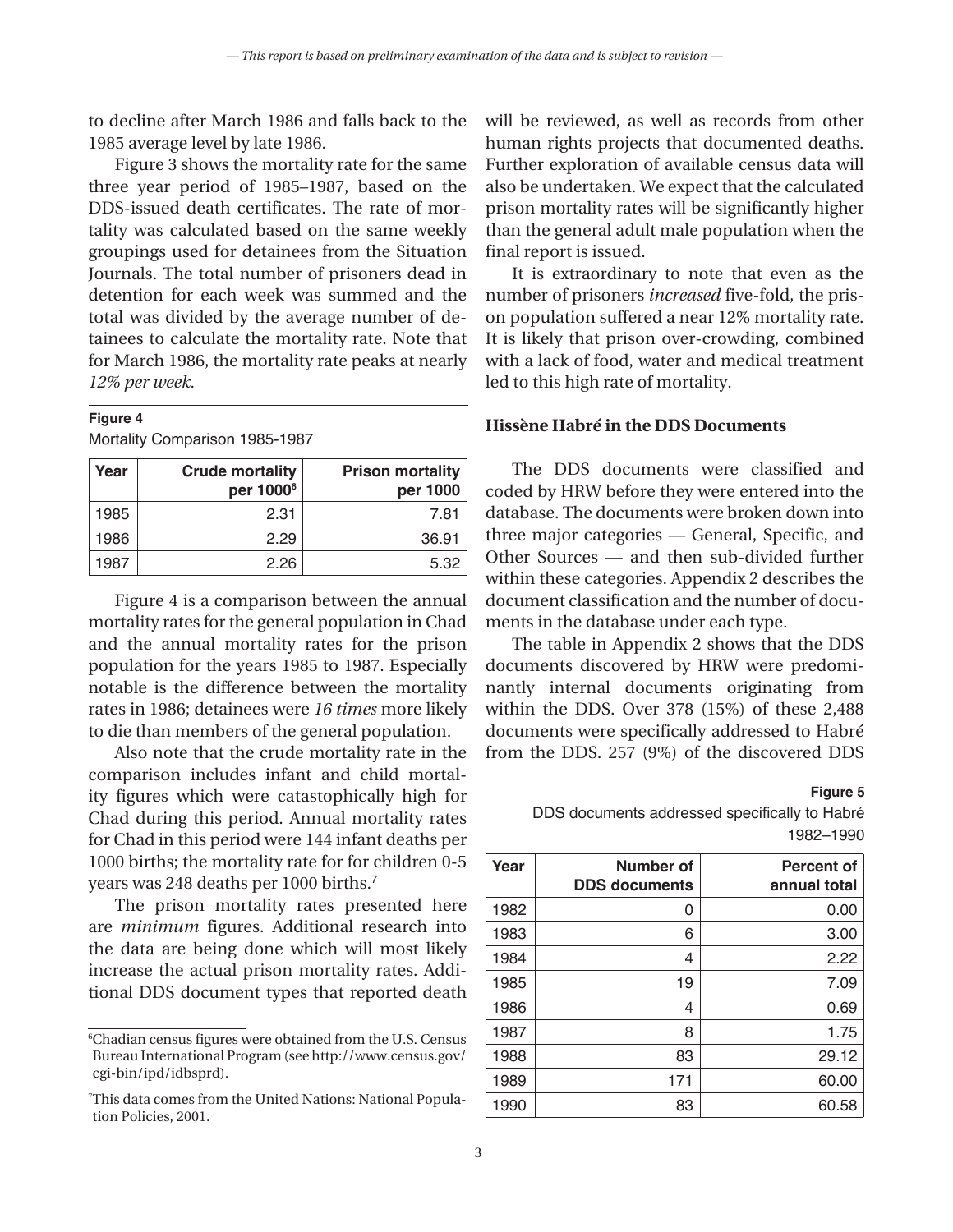documents originated from external sources such as the Ministry of the Interior, the army, other government agencies, and international organizations. Habré was the primary recipient on 211 (82%) of these documents.

Figure 5 is a breakdown of the documents from the DDS to Habré by year, which shows a sharp rise in communication between the DDS and Habré in 1988 and 1989. The number of documents addressed to Habré rise dramatically in proportion to the total number of documents in the database.

The documents from the DDS addressed *specifically* to Habré in the database included intelligence reports and summaries of the current situation in particular regions. They also covered the activities of particular groups or individuals. The majority (70%) of documents in the database from the DDS to Habré in 1985 are general information and intelligence reports, entitled Fiches d'Informations.

The titles of the documents from 1988 to 1990 are more varied and focus on specific intelligence and security issues. Between 1988 and 1990, for example, 43 documents report on the activities and behavior of specific opposition groups and individuals, and 11 detail the arrest of specific individuals and enemy agents.

## **Future Analysis**

There are 2,745 documents in the DDS database, including more than over 49,000 records of named persons, but many people are reported multiple times. A process is currently underway to identify and match individuals who appear in multiple documents. Each of these persons can be a victim, agent, author of the document, recipient, or simply mentioned in the document.

Initial analysis indicates that matching multiple mentions of the same person will reduce the total number of *unique* individuals to between 10,000 and 12,000. Several avenues of study based on the DDS documents are planned once matching is complete:

- The movement and fate of individual prisoners
- Chain-of-command and reporting structures within the DDS
- Ethnic breakdowns of both prisoners and agents of the DDS

Census data reported by the United Nations, the World Health Organization, and from the Republique du Tchad, Ministere Delegue a la Presidence Charge du Plan – Direction de la Statistique, des Etudes Economiques et Demographiques, will be studied and the mortality rates adjusted to better show the disparity between the crude mortality rates for Chad and prison mortality rate.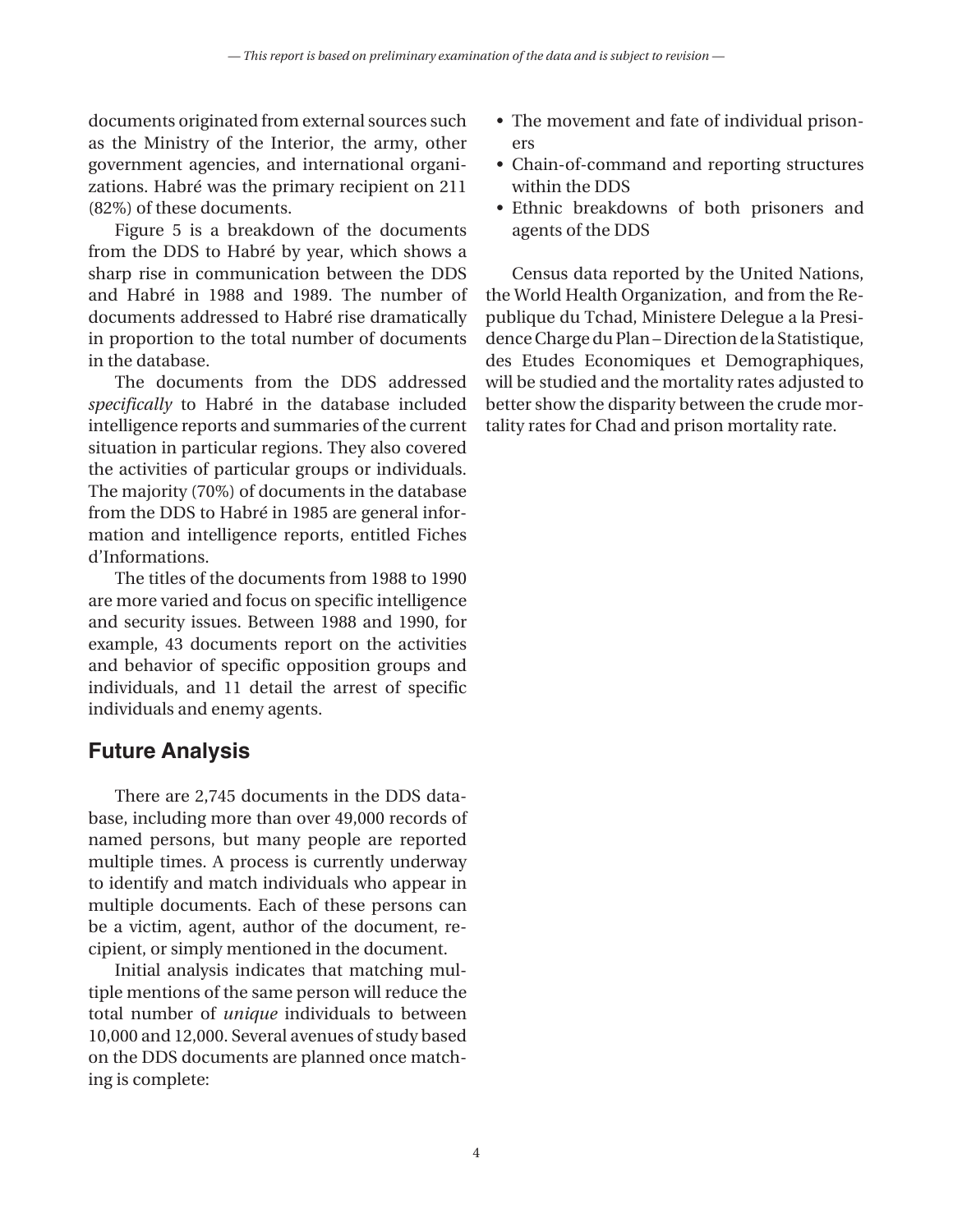# **Appendix 1: Situation Journals**

#### **Figure 6**

Breakdown of Situation Journal documents by year

| Year    | Count | <b>Proportion</b> |
|---------|-------|-------------------|
| Unknown | 9     | 1.05              |
| 1983    | 126   | 14.77             |
| 1984    | 122   | 14.30             |
| 1985    | 99    | 11.61             |
| 1986    | 252   | 29.54             |
| 1987    | 175   | 20.52             |
| 1988    | 70    | 8.21              |

Figure 1 shows the number of Situation Journals entered into the database for the entire period (1982-1990). Note that 62% of the Situtation Journal documents fall between 1985 and 1987.

#### **Figure 7**

Breakdown of Situation Journals by day of week

| Day of week | Count |
|-------------|-------|
| Unknown     | 3     |
| Monday      | 90    |
| Tuesday     | 88    |
| Wednesday   | 84    |
| Thursday    | 81    |
| Friday      | 96    |
| Saturday    | 84    |

Figure 2 shows the reporting density by day of the week for Situation Journal documents in the database.